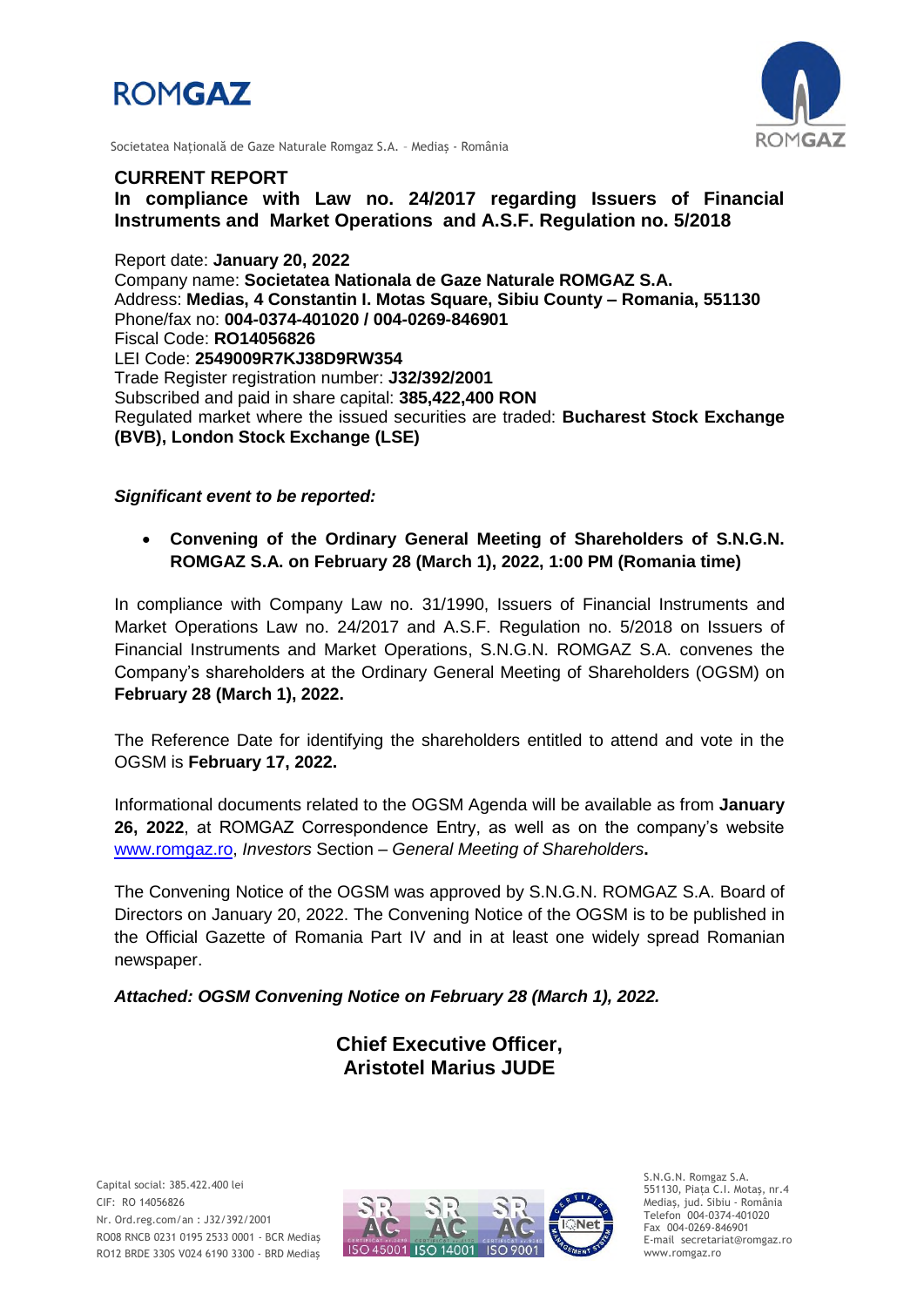

Societatea Naţională de Gaze Naturale Romgaz S.A. – Mediaş - România



# **C O N V E N I N G N O T I C E**

The Board of Directors of S.N.G.N. "ROMGAZ" – S.A., a company managed in an one-tier system, incorporated and operating under the laws of Romania, registered with the Trade Register Office of Sibiu Court under number J32/392/2001, fiscal code RO 14056826, having its headquarters at Medias, 4 Constantin Motas Square, Sibiu County, with a subscribed and paid up share capital of RON **385,422,400** (hereinafter referred to as "ROMGAZ" or the "Company"),

#### **CONVENES**

**the Ordinary General Meeting of Shareholders (OGMS) on February 28, 2022**, at **1:00 pm**  (Romania Time) at the SNGN ROMGAZ SA working point located in Bucharest, Sector 1, 59 Grigore Alexandrescu Street, 5th floor, having the following:

### **AGENDA**

- **Item 1 Approval of Romgaz Individual Income and Expenditure Budget for 2022**
- **Item 2 Presentation of Romgaz Group Consolidated Income and Expenditure Budget for 2022**
- **Item 3 Ratification/Approval of Contracts on Transferring Gas Quantities covered by the Gas Sale and Purchase Agreement No 8/2016, as modified and supplemented by subsequent Addenda, concluded with Compania Municipala Termoenergetica Bucuresti and S.C. Vest-Energo S.A.**
- **Item 4 Mandate the Chairman and the Secretary of the meeting to sign the Resolution of the Ordinary General Meeting of Shareholders**

Only shareholders who are registered as S.N.G.N. "ROMGAZ" S.A. shareholders on **February 17, 2022** (**the "Reference Date"**) in the Company's Register of Shareholders kept and issued by Depozitarul Central S.A. (Central Depositary) may attend and cast their votes in OGMS.

Informational documents related to the items of the OGMS agenda, the draft of resolutions proposed to be adopted by OGMS will be available as from **January 26, 2022,** on working days, at the registry desk of the Company located in Medias, 4 Constantin Motas Square, Sibiu County, Romania, postal code 551130 (**"ROMGAZ Correspondence Entry**") as well as on the website of the Company [\(www.romgaz.ro\)](http://www.romgaz.ro/). **ROMGAZ Correspondence Entry** is open every business day, as well as on Saturday, February 26, 2022, between 7:30 am – 3:30 pm (Romania time). The shareholders of the Company may obtain, upon request, copies of the documents related to the items included on the OGMS agenda.



S.N.G.N. Romgaz S.A. 551130, Piața C.I. Motaş, nr.4 Mediaş, jud. Sibiu - România Telefon: 004-0374 - 401020 Fax: 004-0269-846901 E-mail: secretariat@romgaz.ro www.romgaz.ro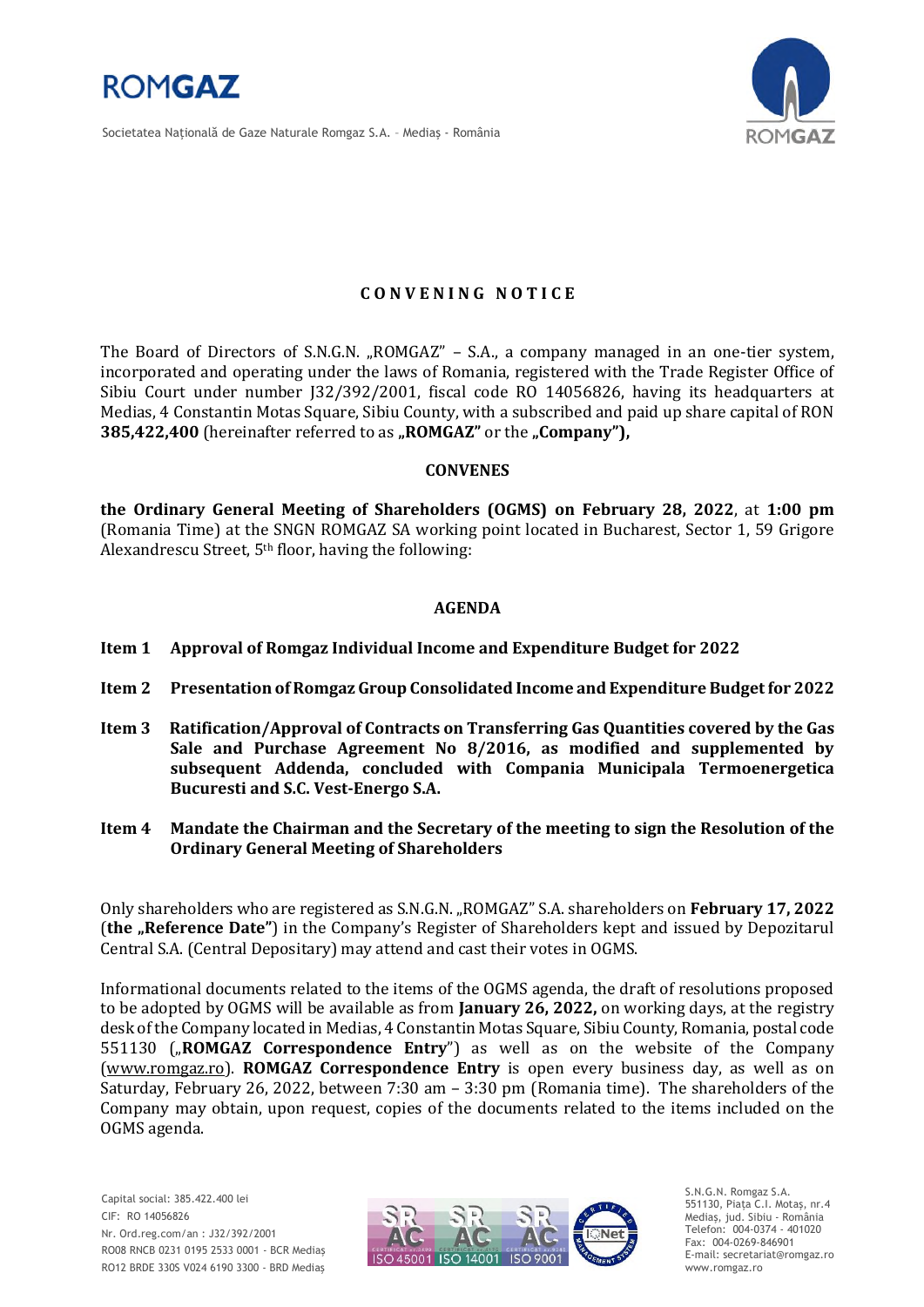One or more shareholders representing, individually or jointly, at least 5% of the share capital of the Company may demand, through a request submitted to the Board of Directors of the Company:

- a) the insertion of additional items on the agenda of the OGMS;
- b) approval of draft OGMS resolutions for the items included on the agenda of the OGMS or for new items proposed to be included on the agenda.

The request to add new items on the agenda of the OGMS shall be made in writing and it will fulfil cumulatively the following conditions:

- a) it will include the last and first name, identity card type, serial number and number of the identity card, permanent residence or residence, as the case may be, and citizenship of the shareholder/shareholders, if the request is filed by one or more shareholders acting as natural person, and/or the name, registered office address, the shareholder/shareholders registration number and the name of the institution/authority where the shareholder, legal person, has applied to obtain the legal status, if the request is filed by one or more shareholders acting as legal persons;
- b) it will include, as the case may be, the last name, first name, personal identification number and citizenship of the legal representative/representatives who file the request on behalf of the shareholder/shareholders;
- c) it will include, as the case may be, the last name, first name, personal identification number and citizenship of the conventional representative/representatives, natural persons, and/or name, registration number of the shareholder/shareholders and the name of the institution/authority where the shareholder, legal entity, has applied to obtain the legal status, and the last name and first name of the legal representative of the conventional representative/representatives of the shareholder/shareholders, legal persons, who file the request on behalf and on account of the shareholder/shareholders;
- d) it will include the request to add new items on the agenda of the OGMS;
- e) it will include the request to submit for approval to OGMS the draft resolutions for the new items included in the request to add new items on the agenda;
- f) it will include the shareholder's, legal representative's or the conventional representative's signature, as the case may be,
- g) it will have as annex the draft resolution/resolutions submitted for approval of OGMS, and, as the case may be, the power of attorney mandating the conventional representative to request new items on the agenda of OGMS, on behalf and on the account of the shareholder/shareholders;
- h) it will be sent to and registered at ROMGAZ Correspondence Entry, in Romanian or English, by any type of courier service with proof of delivery, or by e-mail with incorporated extended electronic signature, in accordance with Law no. 455/2001 on the electronic signature, at [secretariat.aga@romgaz.ro](mailto:secretariat.aga%40romgaz.ro) by **February 11, 2022, 3:30 pm** (Romania Time). Both means of transmission shall be clearly marked with capital letters "FOR THE ORDINARY GENERAL MEETING OF SHAREHOLDERS OF FEBRUARY 28, 2022".

The request for OGMS approval of draft resolutions for the items included on the agenda of OGMS shall be in writing, and, it will fulfil cumulatively the following conditions:

- a) it will include the last and first name, the identity card type, serial number and number, permanent residence or residence, as the case may be, and citizenship of the shareholder, if the request is filed by a shareholder, natural person, or the name, registered office address, the shareholder registration number and the institution/public authority where the shareholder, legal entity, has applied to obtain the legal status, if the request is filed by a shareholder acting as legal entity;
- b) it will include, as the case may be, the last name, first name, personal identification number and citizenship of the legal representative who files the request on behalf of the shareholder;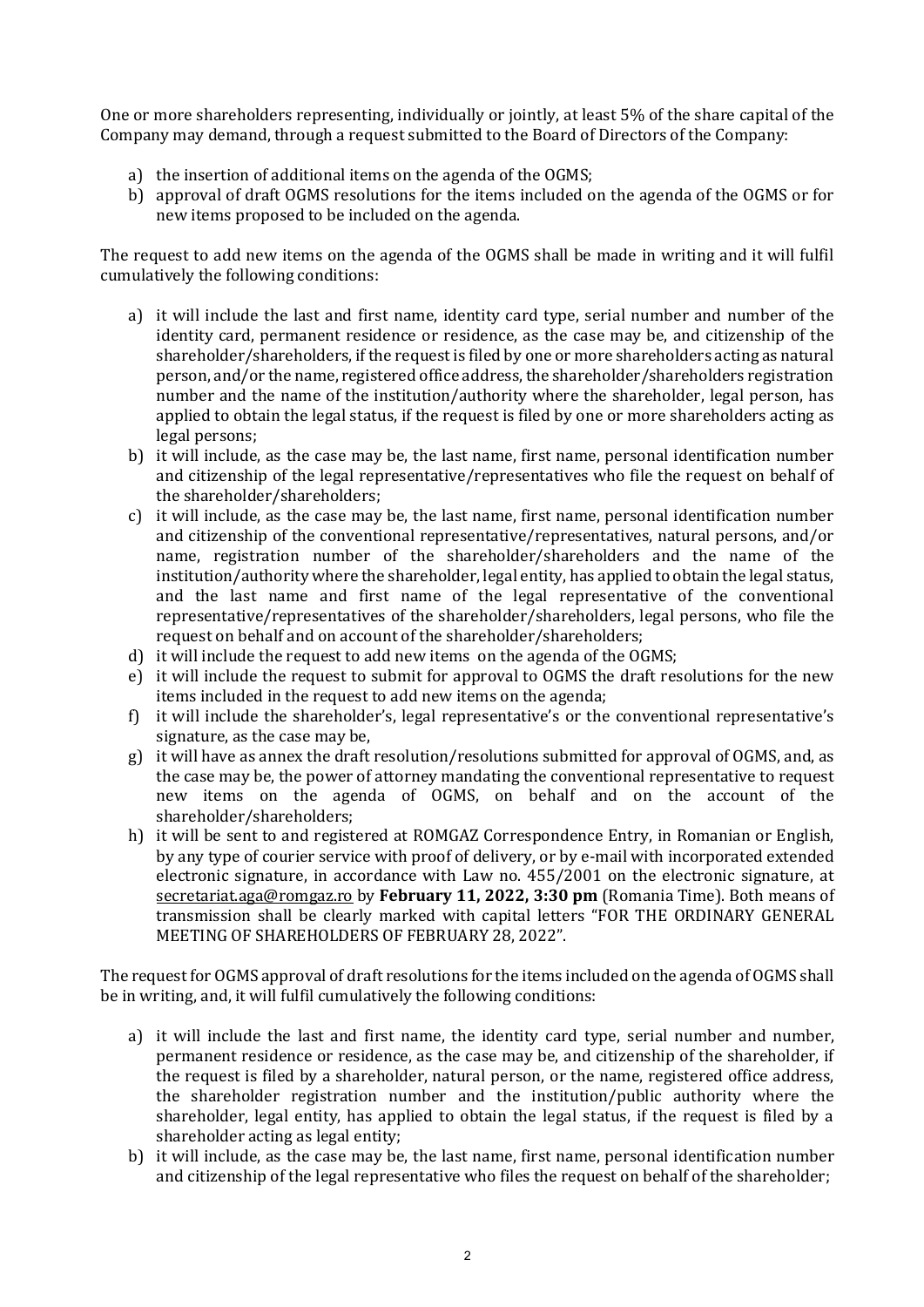- c) as the case may be, to include the last and first name, personal identification number, address and citizenship of the conventional representative natural person, or the name, registration number of the shareholder and the name of the public institution/authority where the legal person shareholder recorded to obtain legal personality, as well as the last and first name of the conventional representative's legal representative, legal person making the request on behalf and on account of the shareholder;
- d) to include the request to submit for OGMS approval of one or more resolution drafts for the items on the agenda;
- e) the signature of the shareholder, legal representative or as the case may be of the conventional representative;
- f) to attach the resolution draft/drafts requested to be submitted for approval of the OGMS and as the case may be, the power of attorney based on which the conventional representative expresses the request to submit for OGMS approval one or more resolution drafts for the items on the agenda, for and on behalf of the shareholder/shareholders;
- g) it will be sent to and registered at ROMGAZ Correspondence Entry, in Romanian or English, by any type of courier service with proof of delivery, or by e-mail with incorporated extended electronic signature, in accordance with Law no. 455/2001 on the electronic signature, at [secretariat.aga@romgaz.ro](mailto:secretariat.aga%40romgaz.ro) by **February 11, 2022, 3:30 pm** (Romania Time). Both means of transmission shall be clearly marked with capital letters "FOR THE ORDINARY GENERAL MEETING OF SHAREHOLDERS OF FEBRUARY 28, 2022".

Starting with **February 16, 2022** the requests to add one or more additional items on the OGMS agenda, as well as the requests to submit for approval of the OGMS resolution drafts for the items included on the OGMS agenda may be reviewed at ROMGAZ Correspondence Entry or at [https://www.romgaz.ro/en/shareholder-meetings.](https://www.romgaz.ro/en/shareholder-meetings)

Company shareholders may address questions and request an answer to such questions related to items on the OGMS agenda.

The application requesting an answer to the addressed questions related to the items of the OGMS agenda, shall be made in writing and it will fulfil cumulatively the following conditions:

- a) the last and first name, type of identity document, series and number of the identity document, address and, as the case may be, residence and citizenship of the shareholder if the application is made by a shareholder natural person, or the name, address of the registered office, registration number of the shareholder and the name of the public institution/authority where the legal person shareholder is registered to obtain legal personality, if the application is made by a legal person shareholder;
- b) as the case may be, to include the first and last name, personal identification number and citizenship of the legal representative that makes the request on behalf and on account of the shareholder;
- c) as the case may be, to include the last and first name, personal identification number, address and citizenship of the conventional representative natural person, or the name, registration number of the shareholder and the name of the public institution/authority where the legal person shareholder recorded to obtain legal personality, as well as the last and first name of the conventional representative's legal representative, legal person making the request on behalf and on account of the shareholder;
- d) to include the request to receive an answer to the addressed questions related to the items on the OGMS agenda by indicating such questions;
- e) the signature of the shareholder, of the legal representative or a the case may be of the conventional representative;
- f) as the case may be, to attach the power of attorney based on which the conventional representative files the application to receive an answer to the questions related to the OGMS agenda, on behalf and on account of the shareholders;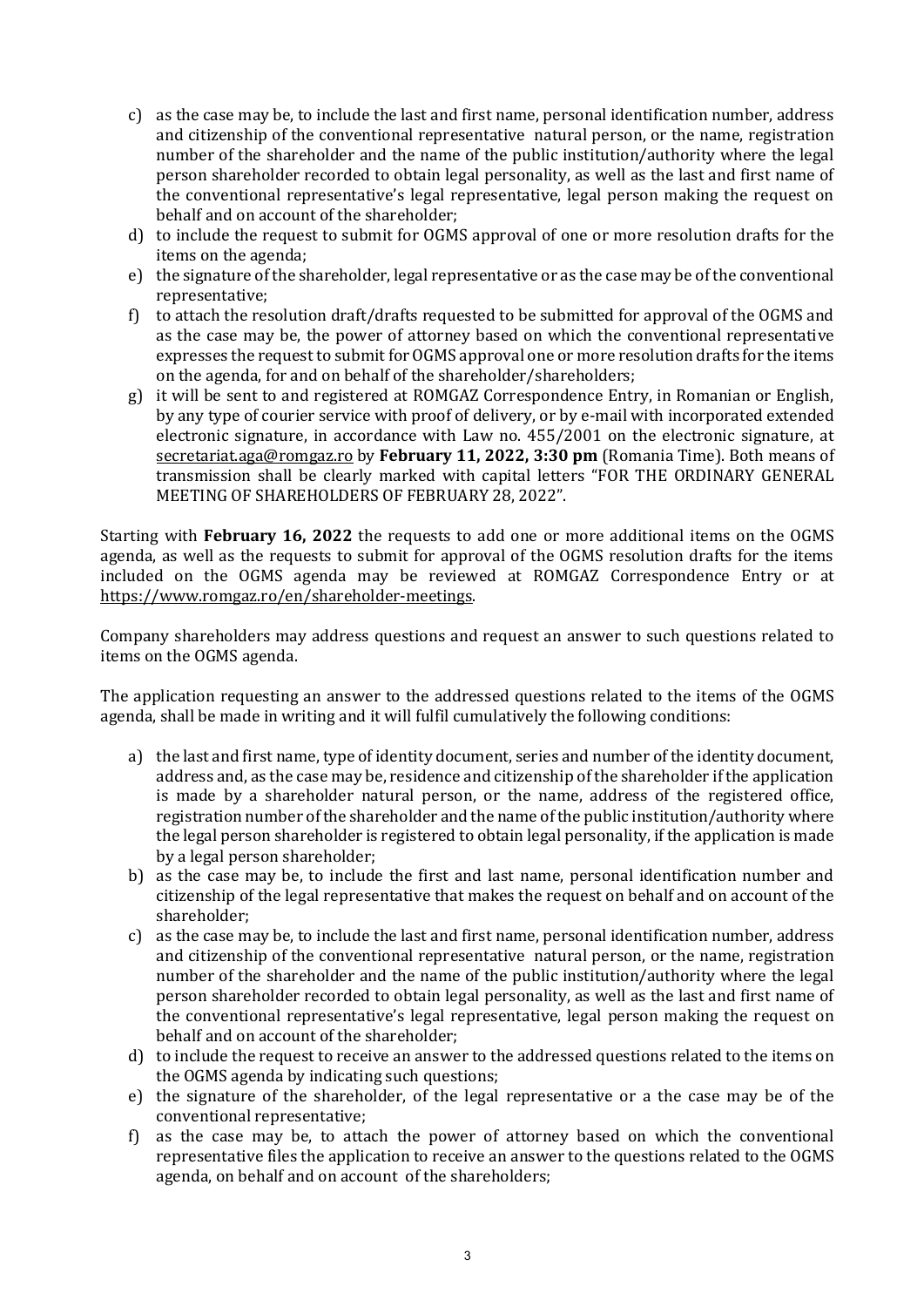g) it will be sent to and registered at ROMGAZ Correspondence Entry, in Romanian or English, by any type of courier service with proof of delivery, or by e-mail with incorporated extended electronic signature, in accordance with Law no. 455/2001 on the electronic signature, at [secretariat.aga@romgaz.ro](mailto:secretariat.aga%40romgaz.ro) by **February 22, 2022, 3:30 pm** (Romania Time). Both means of transmission shall be clearly marked with capital letters "FOR THE ORDINARY GENERAL MEETING OF SHAREHOLDERS OF FEBRUARY 28, 2022".

Shareholders registered on the Reference Date in the Company's Register of Shareholders kept and issued by Depozitarul Central S.A. may attend the OGMS and may vote:

- i. in person direct vote;
- ii. through a representative with a special or general power of attorney;
- iii. by correspondence.

The special power of attorney form:

- a) will be available, in Romanian and English, as from **January 26, 2022** at ROMGAZ Correspondence Entry and on the Company's web page [\(https://www.romgaz.ro/en/shareholder-meetings\)](https://www.romgaz.ro/en/shareholder-meetings);
- b) will include the shareholder identification method, the number of owned shares, as well as the voting options "for" or "against" or "abstain" for every issue to be voted upon;
- c) will be updated by the Company if new items are added on the agenda of the OGMS;
- d) will be filled in and signed by the shareholder, in three counterparts: one for the shareholder, one for the representative, and one for the Company.

The general power of attorney will be awarded by the shareholder acting as client, only to an agent as it is defined under Art. 2, Par. 1, point 20 of Law No. 24/2017 on issuers of financial instruments and market operations, or to an attorney-at-law.

If the representative of the shareholder/shareholders is a credit institution providing custodial services, it may participate and vote in the GMS if it gives an affidavit, signed by the credit institution's legal representative, stating:

- a) clearly, the name of the shareholders on whose behalf the credit institution participates and votes in the GMS;
- b) that the credit institution provides custodial services for that respective shareholder.

The special powers of attorney, the general powers of attorney and the affidavits of the credit institutions providing custodial services for one or more shareholders shall be transmitted/submitted in original copy, in Romanian or English the shareholder or by the credit institution, as the case may be, to ROMGAZ Correspondence Entry by any form of courier service with proof of delivery no later than **February 26, 2022, 11:00 am** (Romania Time), in sealed envelope, clearly marked with capital letters "FOR THE ORDINARY GENERAL MEETING OF SHAREHOLDERS OF FEBRUARY 28, 2022".

The special powers of attorney, the general powers of attorney and the affidavits of the credit institutions providing custodial services for one or more shareholders, may be also sent by e-mail to the company at: [secretariat.aga@romgaz.ro](mailto:secretariat.aga%40romgaz.ro) having attached an incorporated extended electronic signature in accordance with Law No. 455/2001 on electronic signature, no later than **February 26, 2022, 11:00 am** (Romania Time).

The capacity as legal representative may be also proved by providing an excerpt issued by the Trade Register (or by another institution of similar authority of the resident country of the shareholder being a foreign legal person), in original or certified true copy, in case the shareholder did not provide, for whatever reason, appropriate information on his or her legal representative, to Depozitarul Central SA/participant, within 3 months from the date of his or her appointment/replacement.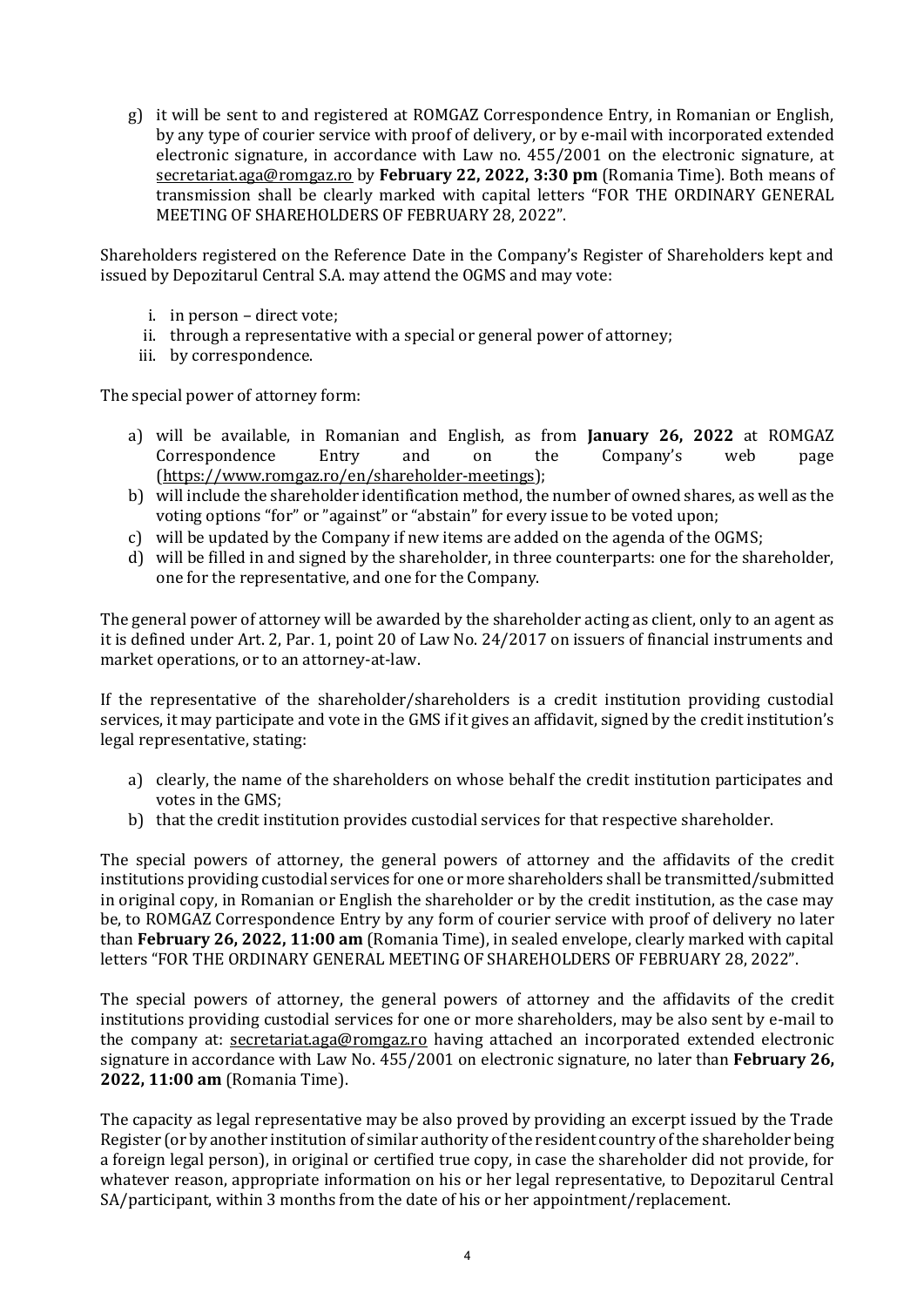Documents proving the capacity as legal representative, prepared in a foreign language other than English, will be accompanied by their certified translation into Romanian or English.

The shareholders of the Company may vote by correspondence, prior to OGMS, by using the voting ballot form for the vote by correspondence (the "Voting Ballot").

The Voting Ballot:

- a) will be available, in Romanian and English, as from **January 26, 2022** at ROMGAZ Correspondence Entry and on the Company's web page [\(https://www.romgaz.ro/en/shareholder-meetings\)](https://www.romgaz.ro/en/shareholder-meetings);
- b) will provide the shareholder's identification method, the number of owned shares and the voting options "for" or "against" or "abstain" for each issue to be voted upon;
- c) will be updated by the Company if new items are added on the agenda of the OGMS;

The Voting Ballots shall be transmitted as original copies, in Romanian or English, to ROMGAZ Correspondence Entry, by any form of courier service with proof of delivery, or by e-mail at: [secretariat.aga@romgaz.ro,](mailto:secretariat.aga%40romgaz.ro) having attached an incorporated extended electronic signature in accordance with Law No. 455/2001 on electronic signature, no later **February 26, 2022, 11:00 am**  (Romania Time), clearly marked with capital letters "FOR THE ORDINARY GENERAL MEETING OF SHAREHOLDERS OF FEBRUARY 28, 2022".

If new items are added on the Agenda, after publishing the Convening Notice, the templates of the special power of attorney and Voting Ballot will be available at ROMGAZ Correspondence Entry and on the Company web page [\(https://www.romgaz.ro/en/shareholder-meetings\)](https://www.romgaz.ro/en/shareholder-meetings), as from **February 16, 2022**.

The Voting Ballots/ special or general powers of attorn+ey which are not received at ROMGAZ Correspondence Entry or by e-mail until **February 26, 2022, 11:00 am** (Romania Time) shall not be counted for establishing the existence / non-existence of the majority of validly cast votes in the OGMS.

If the agenda is supplemented/ updated and the shareholders do not submit their updated power of attorney and/or Voting Ballots, the special power of attorney and the Voting Ballots submitted prior to supplementation/update of the agenda shall be taken into account, only for the items included in the initial agenda, also included in the supplemented/updated agenda, for which they were issued.

Shareholders access in the meeting room, authorized to attend the OGMS, is allowed based on simple proof of identity, as follows:

- a) in case of shareholders being natural persons based on the identity document;
- b) in case of legal representative of the shareholder, legal person based on the identity document or of documents certifying the quality as legal representative of the shareholder legal person;
- c) in case of a conventional representative, the documents provided at letters a) or b) above, together with the special or general power of attorney.

Should the statutory quorum for convening the OGMS not be met on the first date, namely **February 28, 2022** the OGMS shall be convened on **March 1, 2022 at 1:00 pm** (Romania Time), at the same venue and with the same agenda. In the event of a new convening, **the Reference Date** for identifying the shareholders entitled to attend and vote in the OGMS is the same, namely **February 17, 2022.**